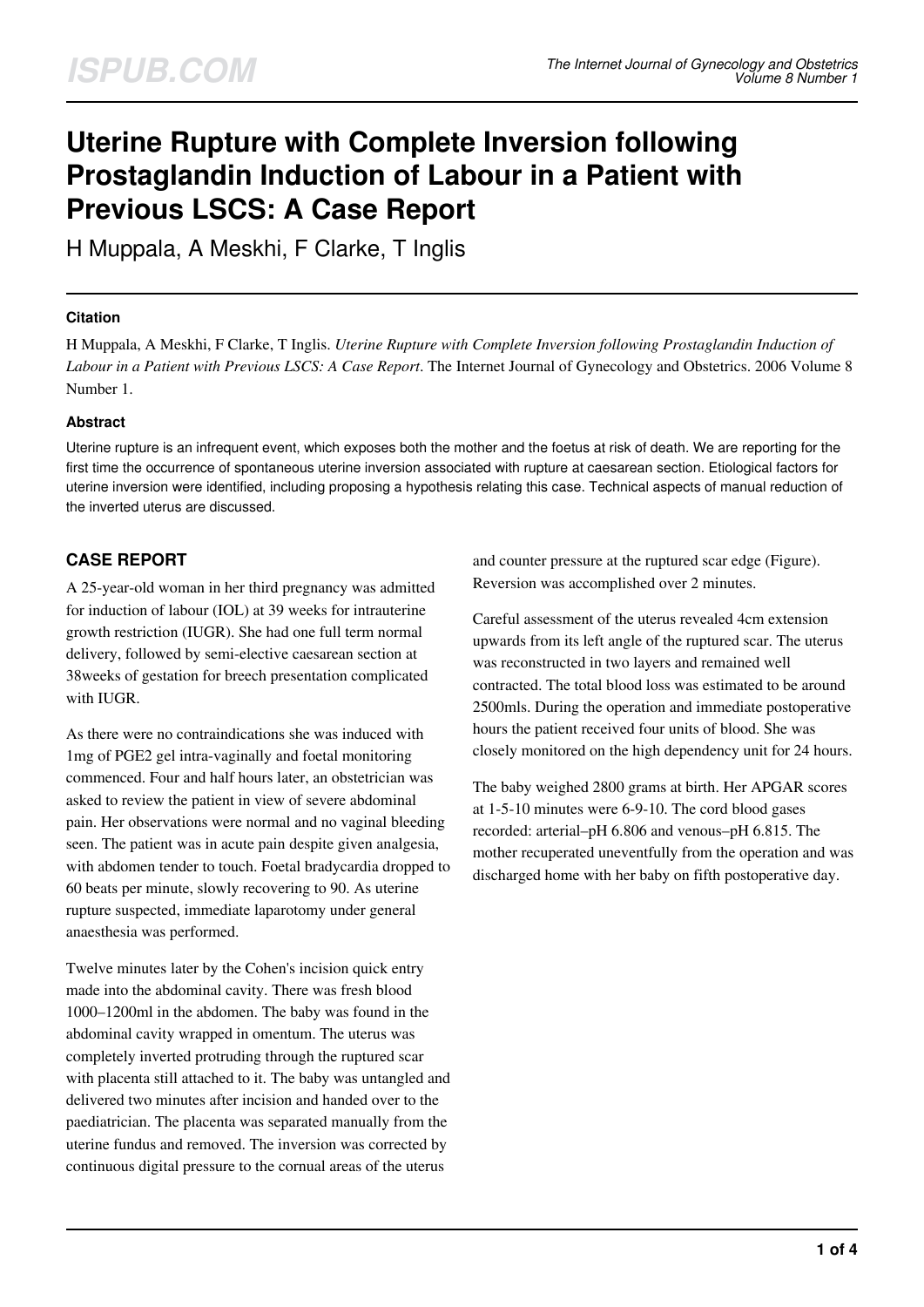## **Figure 1**

Figure 1: Complete uterine inversion through scar rupture. The arrows indicate traction (T) and counter traction (CT) for manual reduction.



#### **Figure 2**

Figure 2: Uterine rupture over previous scar extending left laterally and superiorly.



# **DISCUSSION**

This case highlights the risk of one of the most serious complications pregnant woman with previous caesarean section may face at subsequent delivery. The optimal way of managing patients with previous caesarean delivery keeps evolving as the new evidence emerges, and requires considering multiple factors during decision making about

the mode of delivery.

It has been estimated that between 60% and 80% of women with lower uterine segment scar will achieve vaginal delivery if attempted. In women opted for trial of labour (TOL), risk of uterine rupture has been shown to be increased by 2.7, perinatal mortality by 1.4 and risk of hysterectomy by 3.4 per 10000 cases. $_1$  If the risk–reward ratio of the vaginal birth is more attractive than that of repeat caesarean section, additional risk to be considered is that of IOL.

Uterine inversion, although rare, can be life threatening obstetric emergency. It is associated with placenta praevia, fundal placentation, antepartum use of magnesium sulphate, manual removal of placenta which is adherent morbidly, short cord, uterine hypotonia and umbilical cord traction with vigorous fundal pressure.<sub>2</sub> Most often uterine inversion follows normal vaginal delivery and rarely at caesarean, causes being similar in nature. This is the first case in English literature where spontaneous complete inversion of uterus noted with its rupture in previous caesarean. The plausible explanation could be sudden ejection coupled with struggling of foetus in the peritoneal cavity with traction on its cord or placental separation causing uterus to invert, where support is lost on one side. Placental attachment and shorter interval between incident and delivery led to the survival of the foetus.

Management of uterine inversion has two components: the immediate treatment of the haemorrhagic shock and replacement of the uterus. $_2$  A high index of suspicion and prompt management can prevent further complications as prolonged inversion-reversion interval may lead to neurogenic shock as well as blood loss leading to cardiovascular instability and maternal death. $_{2,3}$ 

# **ACKNOWLEDGEMENT**

Patient's consent to publish her health related information in medical journal is acknowledged.

# **CORRESPONDENCE TO**

Dr. Hari Muppala Women's Health Directorate Blackpool Victoria Hospital Whinney Heys Road, Blackpool FY3 8NR, Lancashire, U.K. Tel: +44(01253) 306940 Fax: +44(01253) 306979 electronic mail: drmuppala@dochdoc.com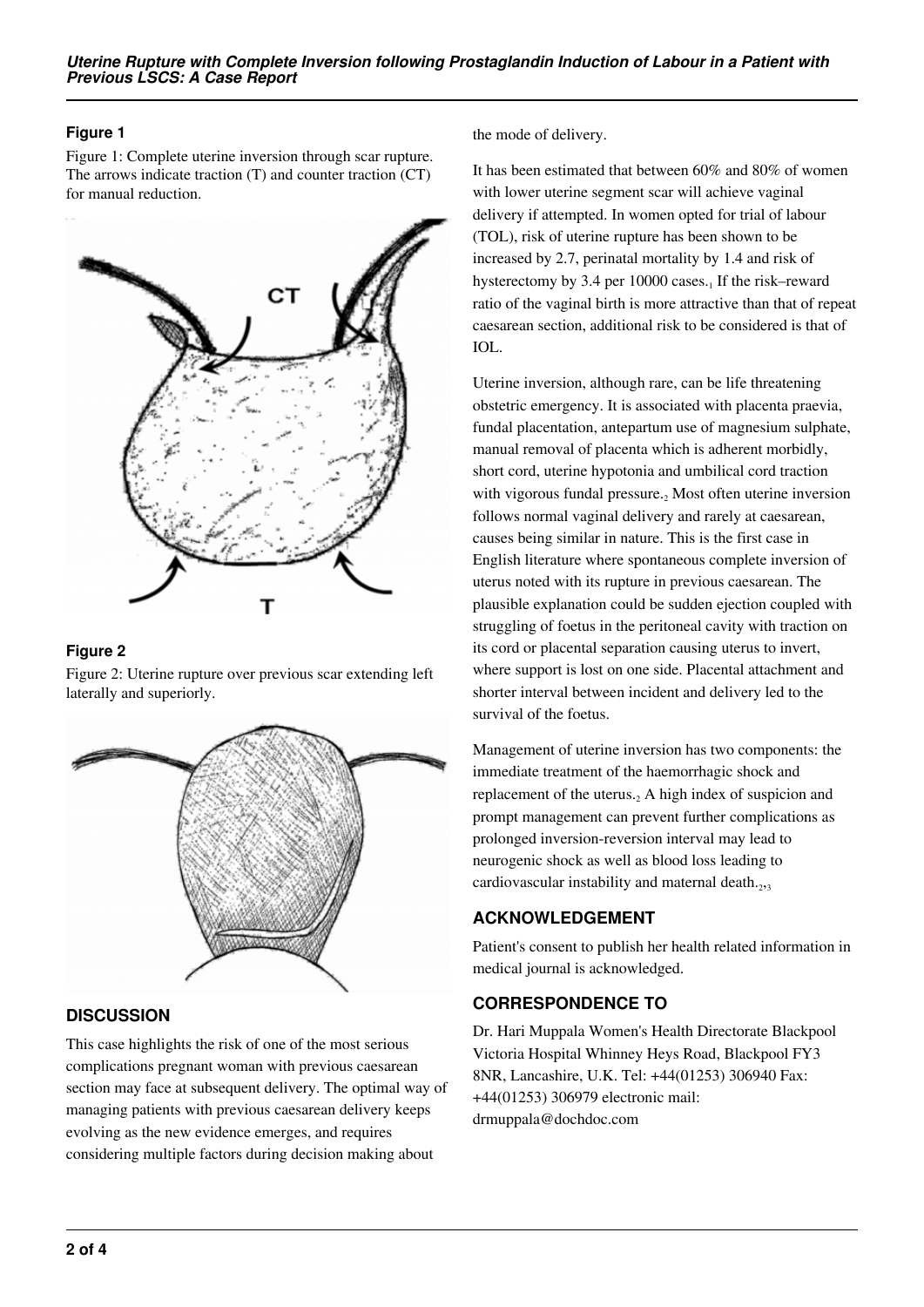#### **References**

1. Jeanne-Marie Guise, Marian S McDonagh, Patricia Osterweil, Peggy Nygren, Benjamin KS Chan, Mark Helfand. Systematic review of the incidence and consequences of uterine rupture in women with previous caesarean section. BMJ 2004;329:1-7. 2. Beringer R M, Patteril. Puerperal uterine inversion and shock. British Journal of Anaesthesia 2004;92:439-41. 3. Rudloff U, Joels LA, Marshall N. Inversion of the uterus at caesarean. Arch Gynecol Obstet 2004;269:224-6.